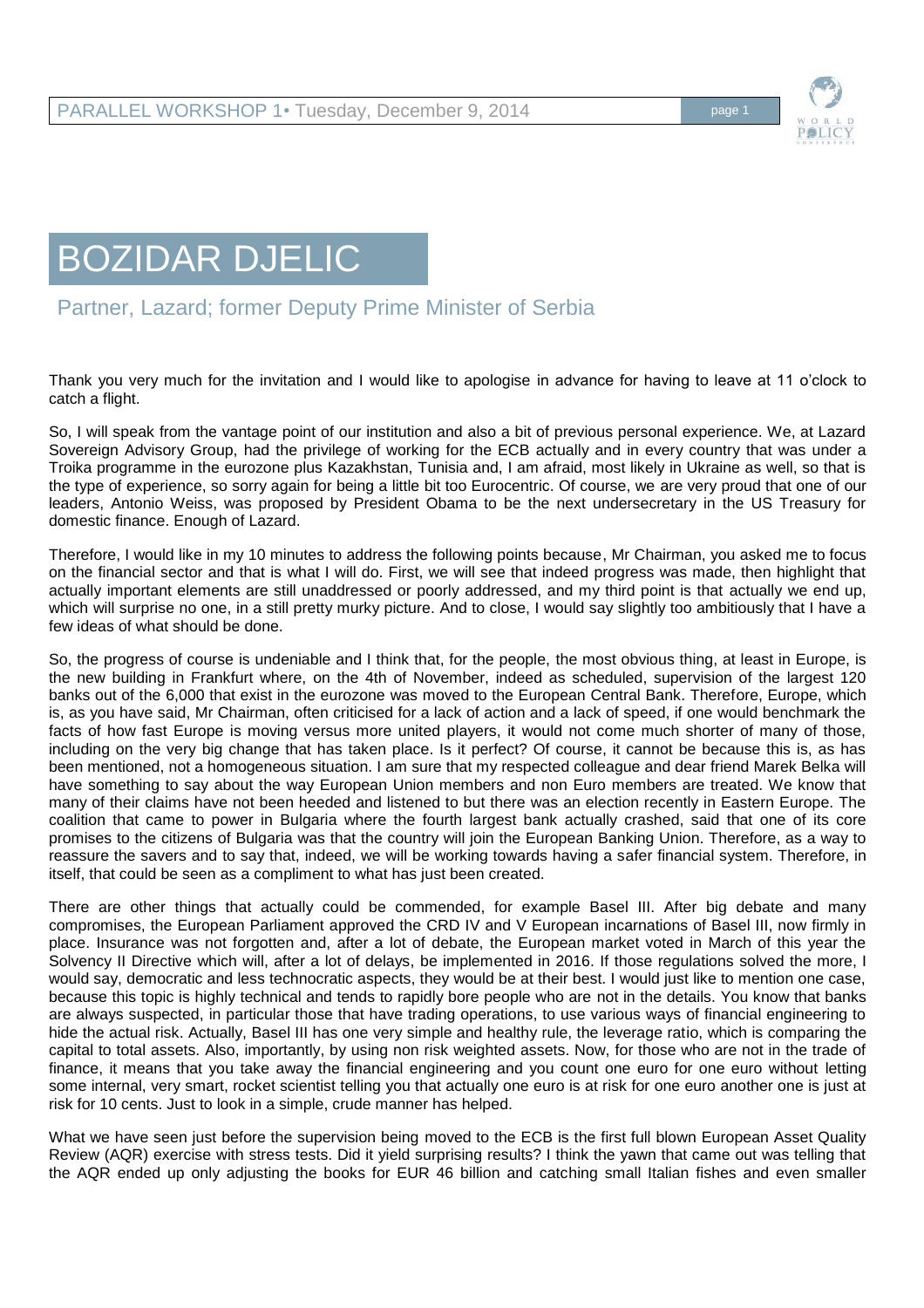

Spanish fishes. The point was not so much in the result. The AQR was actually used as a forcing device for the banks to strengthen the buffers, both equity and quasi equity. Therefore, that is something that has been useful. If one looks at the G20, that was mentioned, I do not think that anyone around this table, probably in the world, would have expected it to be so operational on financial matters. The latest Brisbane meeting is actually a case in point again. Because some operational rules that, actually, regulators can act upon have been agreed upon unanimously. Many people said that the G20 would completely break up after the toughest part of the crisis. That ended up not being true. In fact, the latest G20 meeting has shown that, for the largest banks, the globally systemically important banks, specific benchmarks have been proposed. There has been a global agreement. If one looks at the track record of the G20, one can have a guarded optimism that those things will indeed be implemented. I can go on and on because, indeed, much work has been done. Yes, over the counter derivatives are better accounted for, that is very important. We saw the bubble that was created during the crisis and, indeed, one can tap each other on the shoulder. That is how I conclude my first point; huge progress has been made.

Did everything go well? Of course not. What has not been done or not done enough? That is my second point.

Believe it or not, least progress has happened on global accounting rules. Since yesterday and a formal announcement of the Securities and Exchange Commission (SEC) in the United States, there will be no progress at all on this. The SEC simply said yesterday that there is no willingness and no support in the US to adopt global accounting rules. That probably would count as the most boring topic for people who are not accountants, but it is difficult to stress how extraordinarily important this decision is. Because, how are you to regulate and compare if we are counting apples and pears? There has been a gigantic battle between the US and the rest of the world to simplify, to over simplify, where we can see nobody is winning but nobody is coming together either. Therefore, it has been decided that there will be no push by the United States for US banks to conform to the internationally accepted accounting rules. When one looks at what happened during the crisis, where the same financial instrument in the United States was counted differently, actually accounting of some instruments was changed three times so as to fit the needs of the user. One can see why the United States wants to keep the flexibility, but here is one area where we see clear failure. A lot of the people who have invested enormous effort of course will come out quite bitter. Here is one example where, the crisis going away and in particular in the United States, the understanding of why we should have common international rules has gone away as well.

Another important element with little progress, sorry for boring you with seemingly very technical things, is the question of risk models. During the crisis, banks said that a certain instrument was not as risky as it is. There are two aspects; one is internal models, value at risk type of models, and two, the quote unquote external confirmation of that risk level done by a rating agency. Did anything change on that? Not at all. In fact, again, Basel III squarely rests on internally generated risk models of the financial institutions. Contrary to what some have proposed, there is no commonly agreed model, where all the banks would use in the same way the model on all their assets and come to commonly agreed results. Why? Because of complexity but also, let us face it, because of lobbying and because of the fact that there is very significant interest in making sure that the largest, the most sophisticated and the best endowed in terms of resources would be able to do what some others are not in a position to do. Did anything change on the rating agencies except that they were sued by the United States when they took away the triple A from the US? No, nothing has changed. In fact, they do a brisk trade and the two last years have been great for them. When they issued last week the perspective on banking in 2015, of course, they said that one of the problems is that buffers are insufficient. Gone is the idea to have a European rating agency, gone is the idea to have a public utility in order not to have a conflict of interest inbuilt in its business model. It seems that nobody, absolutely nobody, has the political guts and also the resources to go after it.

The last point that I will mention in my second aspect, which is what could and should have been done better, is that there are unintended collateral damages of better regulation. One aspect is quite visible in Europe which is the deleveraging taking place in Eastern Europe. Actually CRD IV and V, which are mostly there to prevent European banks from doing not so smart things in the United States, ended up punishing them for running and fully controlling operational subsidiaries in new Europe. We therefore see some EUR 200 billion taken away from that region. For some countries this is 10-15% of GDP of financial assets being taken away and the eurozone banks want to control the exits. Some countries are wondering to whom to sell the banks with the euro-based banks gone. Should they sell to the private equity funds that seem to be the most willing buyers right now? Why not? However, if a bank crashes, would